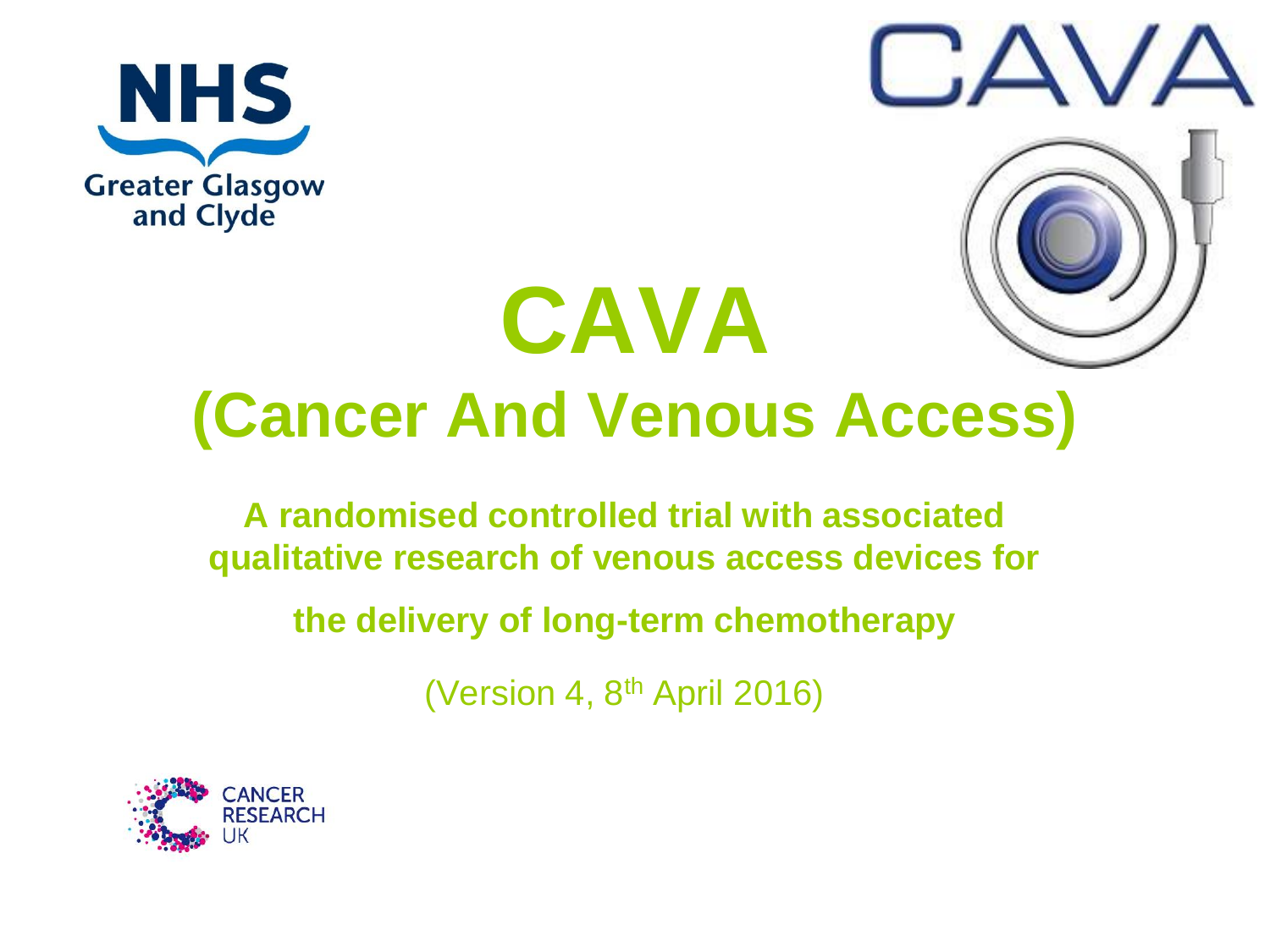### **Study Organisation**

- Sponsor(Research Governance) Greater Glasgow and Clyde Health Board (GGCHB)
- Coordinated by CRUK Clinical Trials Unit, Glasgow
- CRUK CTU Glasgow are responsible for setting up, the day-to-day running and statistical analyses of study data
- Chief Investigator is Professor Jon Moss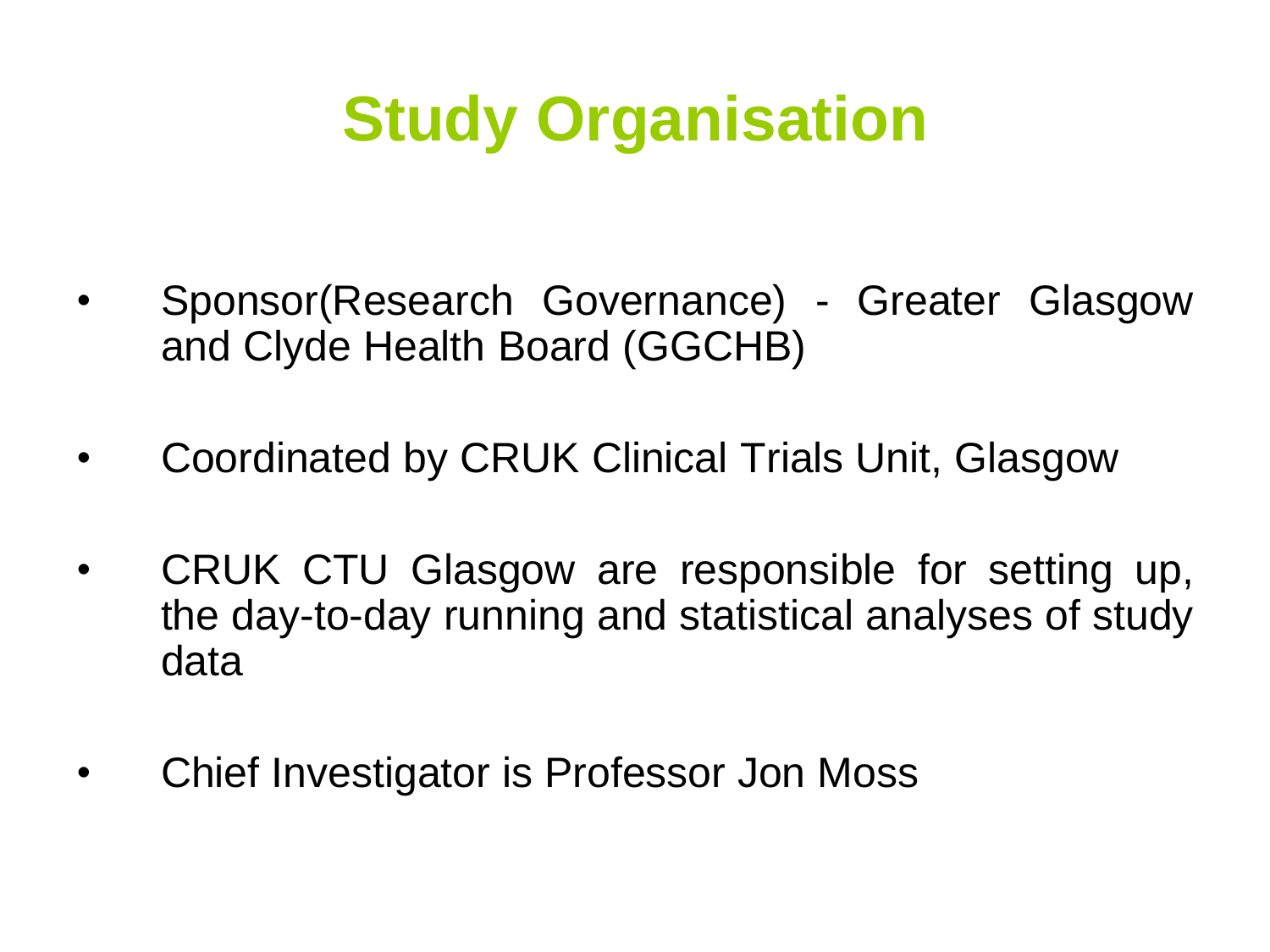

- **CR-UK CTU Team**
	- Chief Investigator:Professor Jon Moss
	- Trial Statisticians: Jim Paul/Elaine McCartney
	- Project Management: Judith Dixon-Hughes
	- Clinical Trial Co-ordinator: Susan Dillon
	- Computer Programmer: Geraldine McBride
	- Clinical Trial Monitor: Calum Innes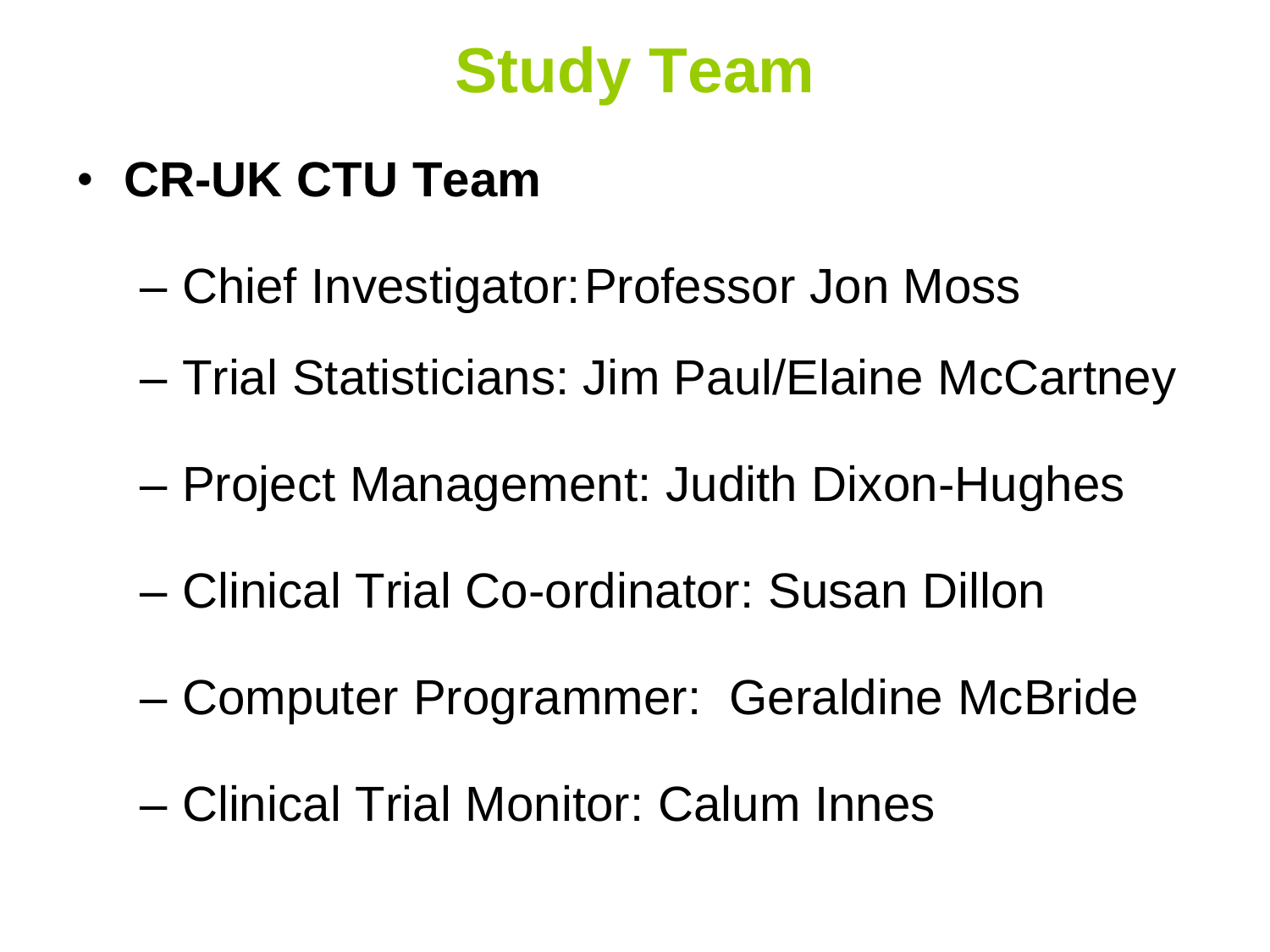### **Study Summary**

- A randomised controlled trial incorporating pre and post trial qualitative research.
- Study recruitment: 1300 patients over 4 years.
- Study population: Patients receiving long term chemotherapy who require a venous access device
- Timelines:
	- Start date for randomised study November 2013
	- Planned accrual completion November 2017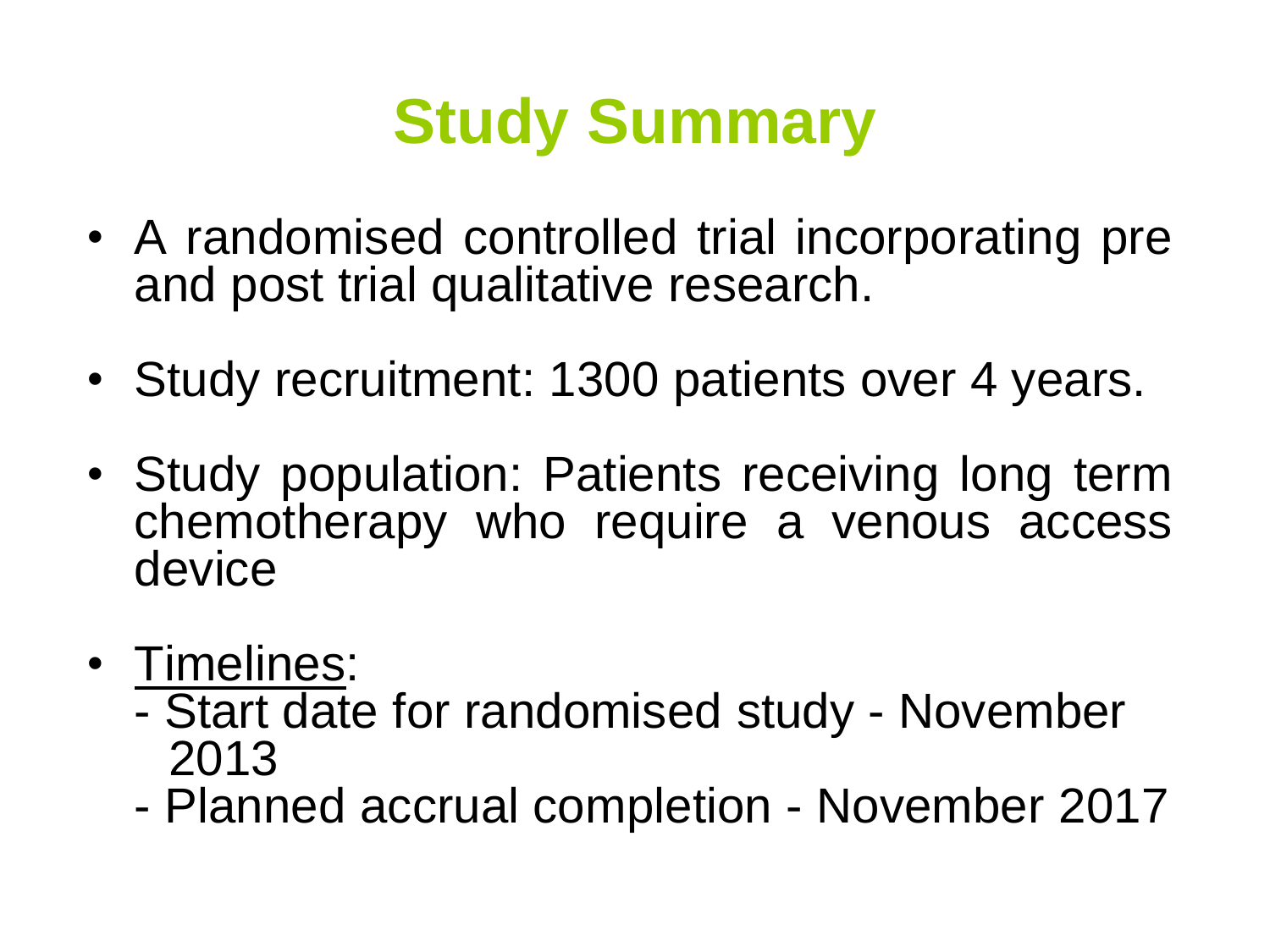### **Study Objective**

• To determine which venous access device – subcutaneously tunnelled central catheters (Hickman type device), peripherally inserted central catheters (PICC) or implantable chest wall ports (Port), offers the best outcome from safety, clinical effectiveness and cost effectiveness perspectives.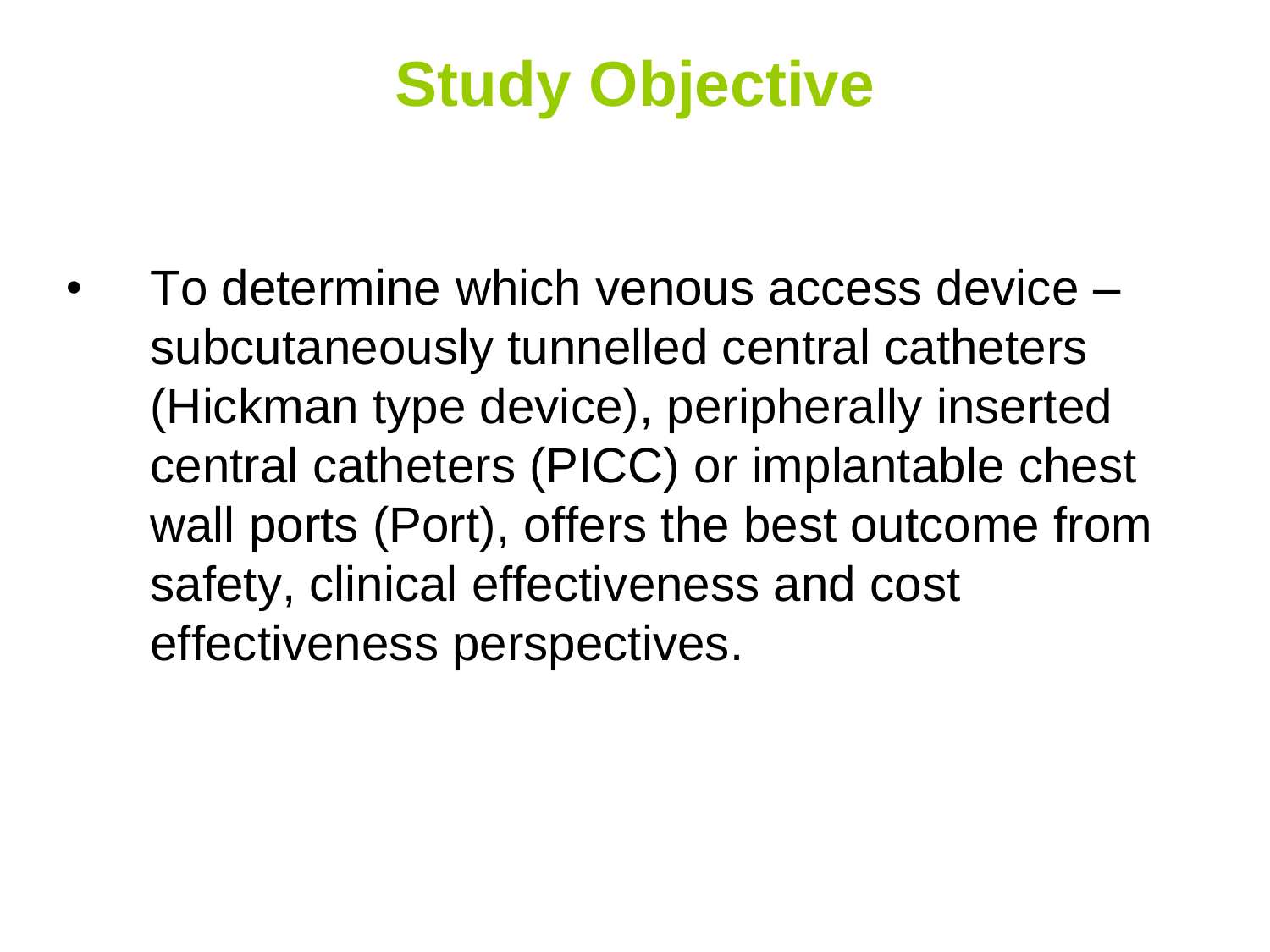

#### **Primary endpoint**

• The primary outcome for the randomised trial is complication rate, a composite of infection (suspected or confirmed) and/or mechanical failure.

#### **Secondary endpoints**

- complication event rate. This analysis will estimate the effect of the access devices on the individual component complications (infections and mechanical failure) and will allow an assessment of the similarity of these effects via a likelihood ratio test. The incidence of venous thrombosis will be compared using logistic regression and also as an event rate. The frequency of the various complications will be assessed. The total duration of treatment interruptions will be summarised and compared using a Mann Whitney U-test.
	- Scores for the five dimensions of the EQ-5D and the visual analogue score for health will be summarised and the EQ-5D curves will be compared between treatment groups using an area under curve (AUC) approach standardised for the period on study and using the baseline value as a covariate.
- Scores for the 5 functional scales and 9 symptom scales of the EORTC QLQ-C30 will be calculated according to standard EORTC conventions, as will global health status score. These scores will be summarised and analysed as EQ-5D.
- The results from the device-specific questionnaire will be summarised only.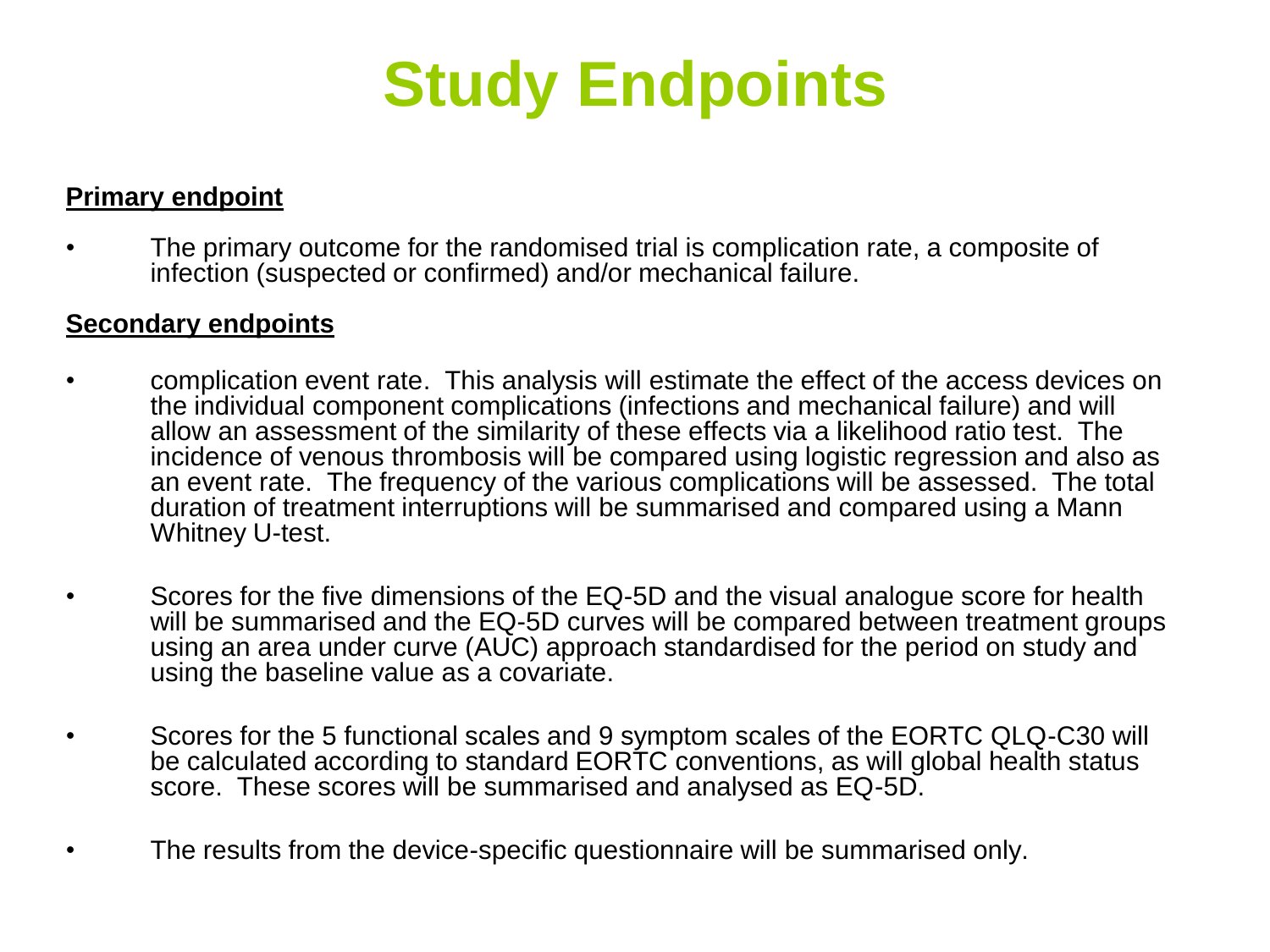### **Inclusion Criteria**

- Aged  $\geq$  18 years
- Receiving or to receive chemotherapy
- Duration of chemotherapy  $\geq$  12 weeks
- Clinical team uncertain as to which device is optimal for this indication
- Solid or haematological malignancy
- Suitable upper extremity vein for all the access devices to which the patient may be randomised
- Able to provide written informed consent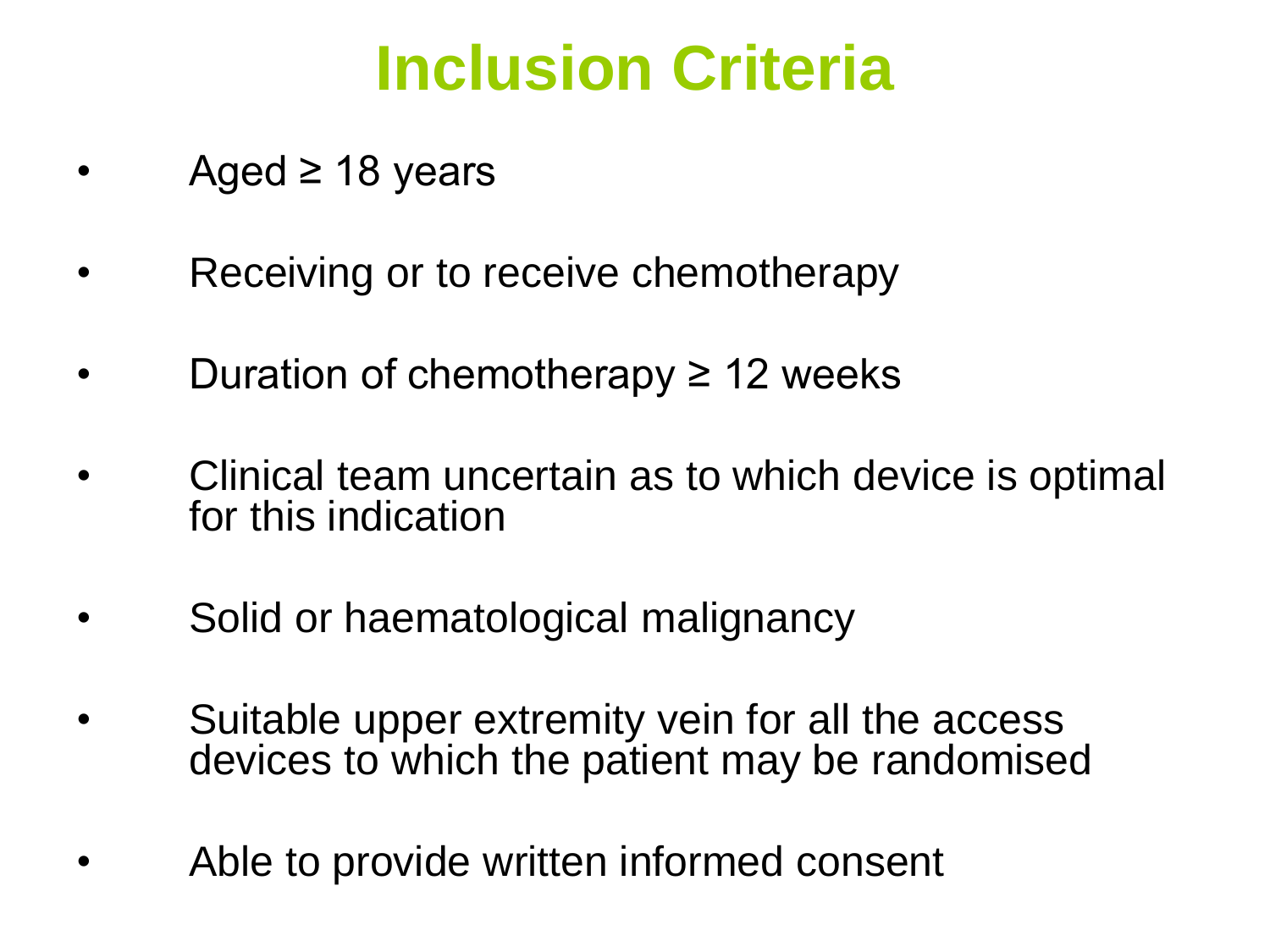### **Exclusion Criteria**

- Life or treatment expectancy  $<$ 3 months
- Previous venous access device removed due to complication within last two weeks
- Evidence of active infection
- Requirement for high volume (apheresis) line
- Need for catheter to be placed in a non upper extremity vein
- Patient previously randomised into the CAVA trial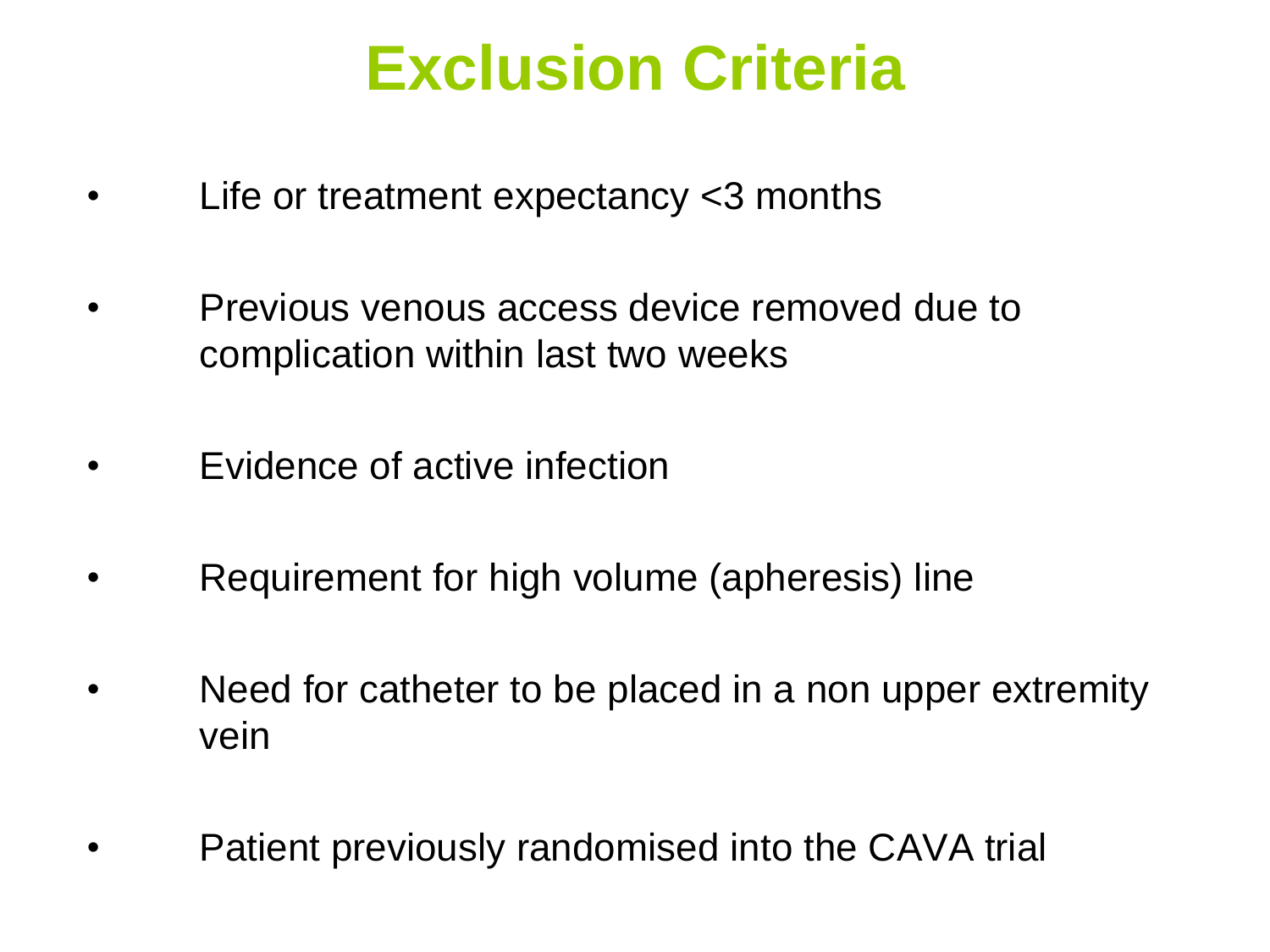# Randomisation Options

- Randomisation Option 1- Hickman v PICC v Port
- Randomisation Option 2 PICC v Port
- Randomisation Option 3 PICC v Hickman
- Randomisation Option 4 Port v Hickman (This option closed 30/11/2015)

We encourage investigators to enter all patients who are eligible for all three devices into the three way randomisation (Option 1)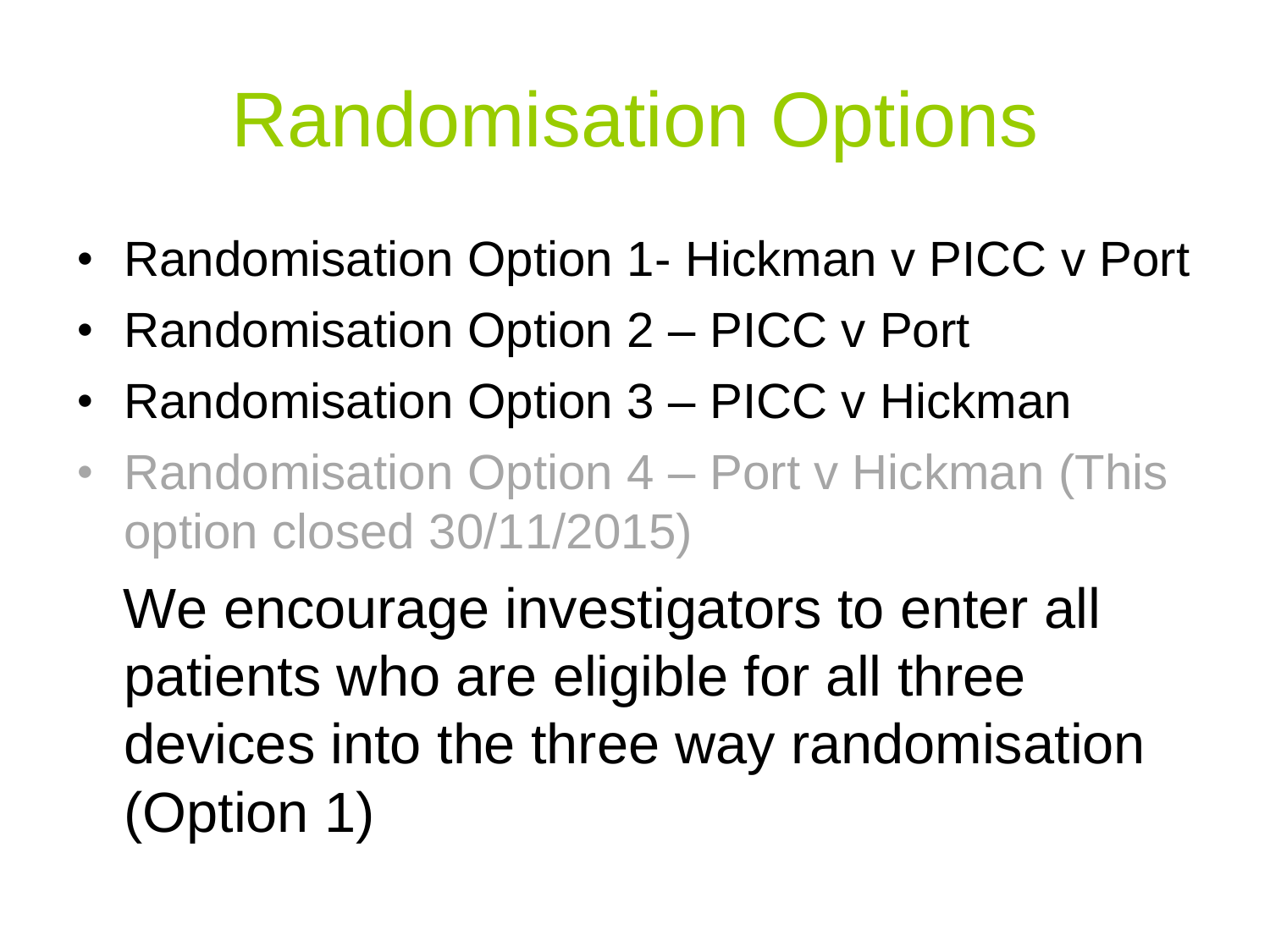### **Informed Consent Process-1**

- One or two original Consent Forms to be completed by a clinician (or deputy listed on Staff Contacts & Responsibilities Sheet)
- One or two originals signed and completed by the patient
- Date must be on or prior to registration
- Make one or two photocopy
	- Original to be filed in Investigator File
	- Original or copy to be given to patient
	- Photocopy to be filed in hospital notes
- Consent Form must not be sent to the CRUK Trials Unit, Glasgow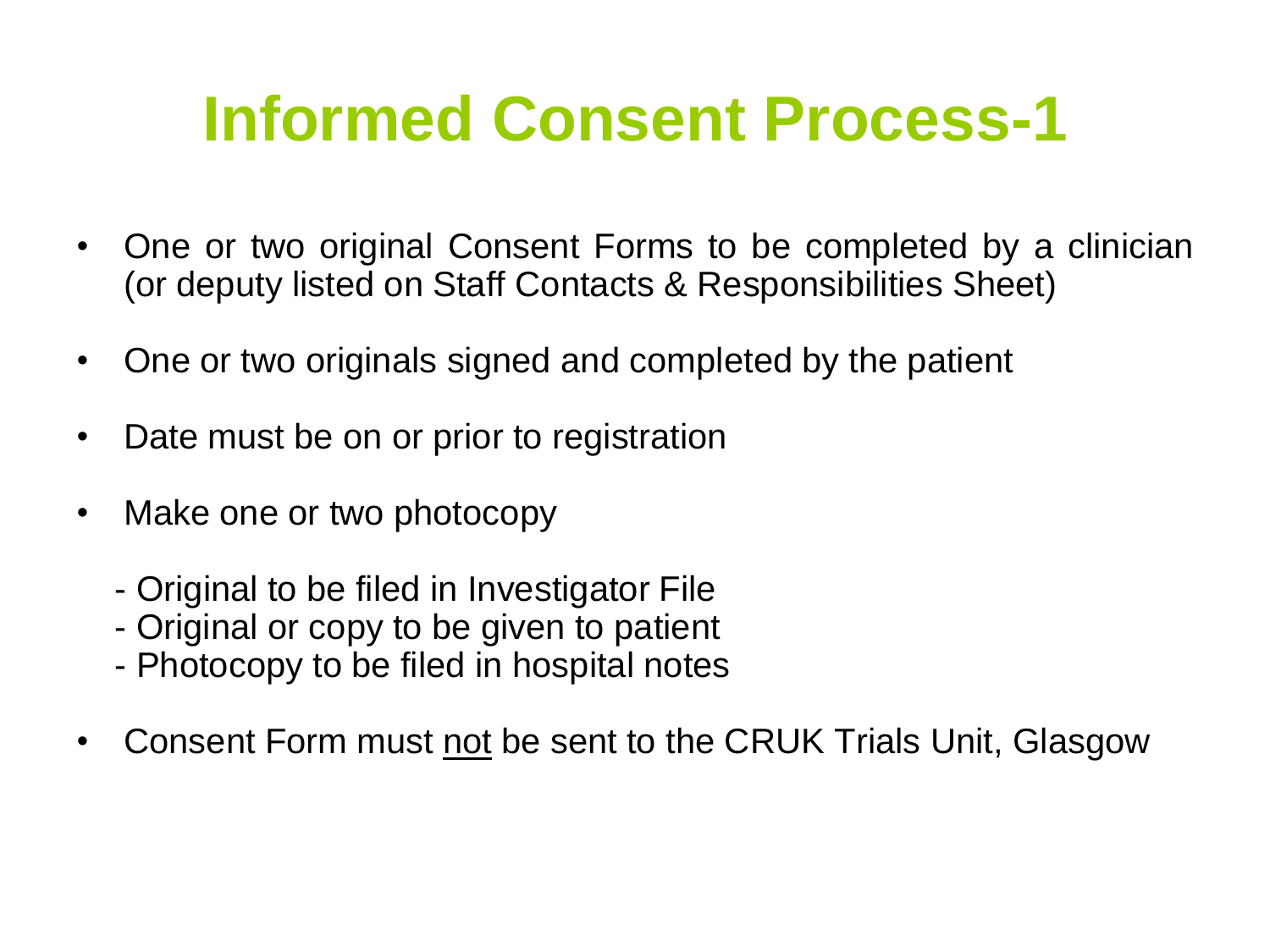### **Informed Consent Process-2**

- Errors noticed after consent *- Add explanatory note/file note*
- New version of Patient Information Sheet must be provided to patients consented with previous version
	- *- Give to all patients regardless of trial stage either by post or during clinic visit*
- Patients who are still on study may be required to repeat the consent process using the updated form
- If not appropriate to re-consent patient (i.e. patient terminally ill) make a note on the re-consenting log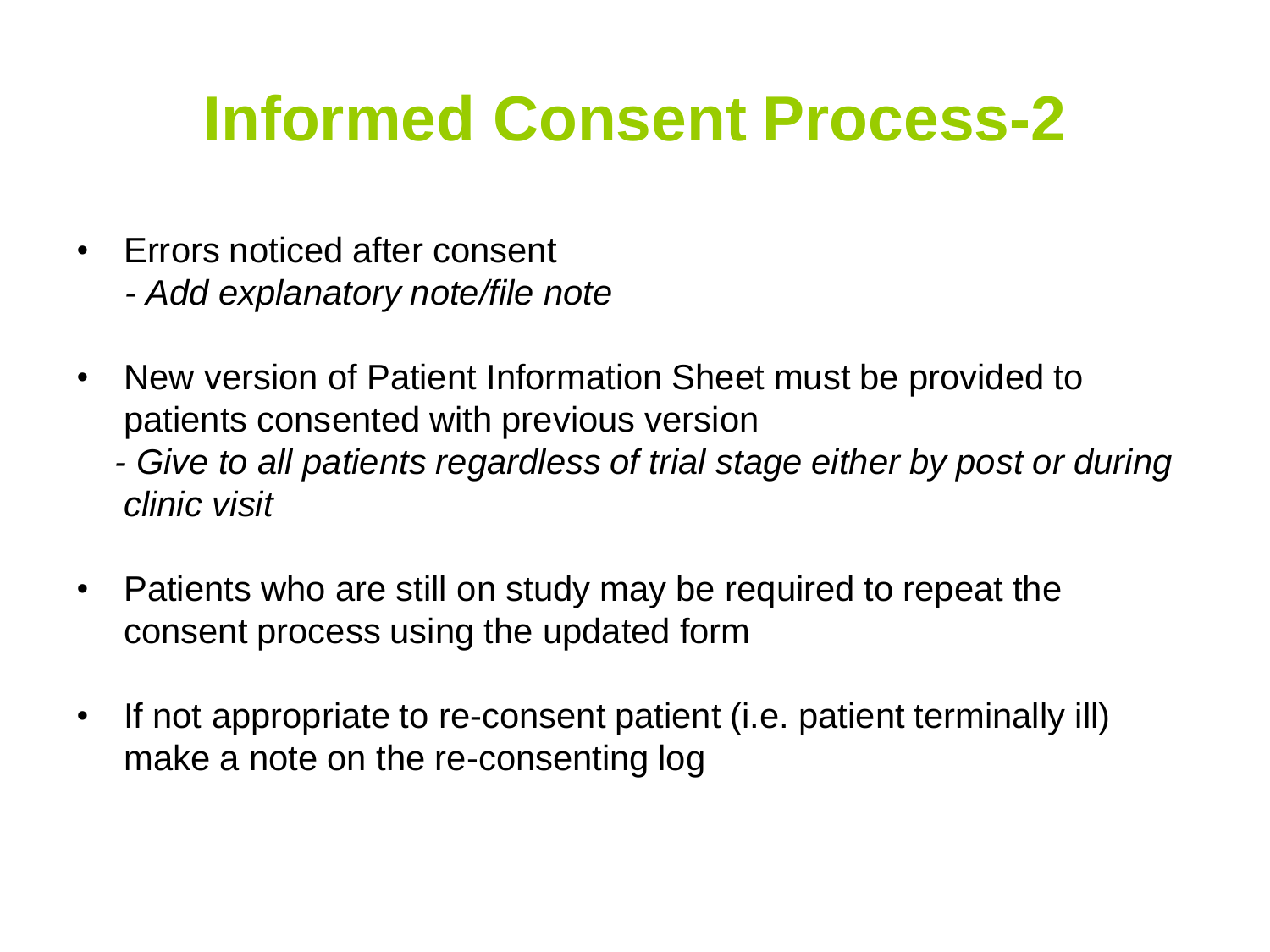# **Patient Registration**

#### **Procedure for all sites**

- Check that patient has given written informed consent
- Check that patient fulfils eligibility criteria
- Complete Registration Form
- PHONE or FAX registration details to the CRUK CTU Registration Service
- Each patient registered will be allocated a unique trial number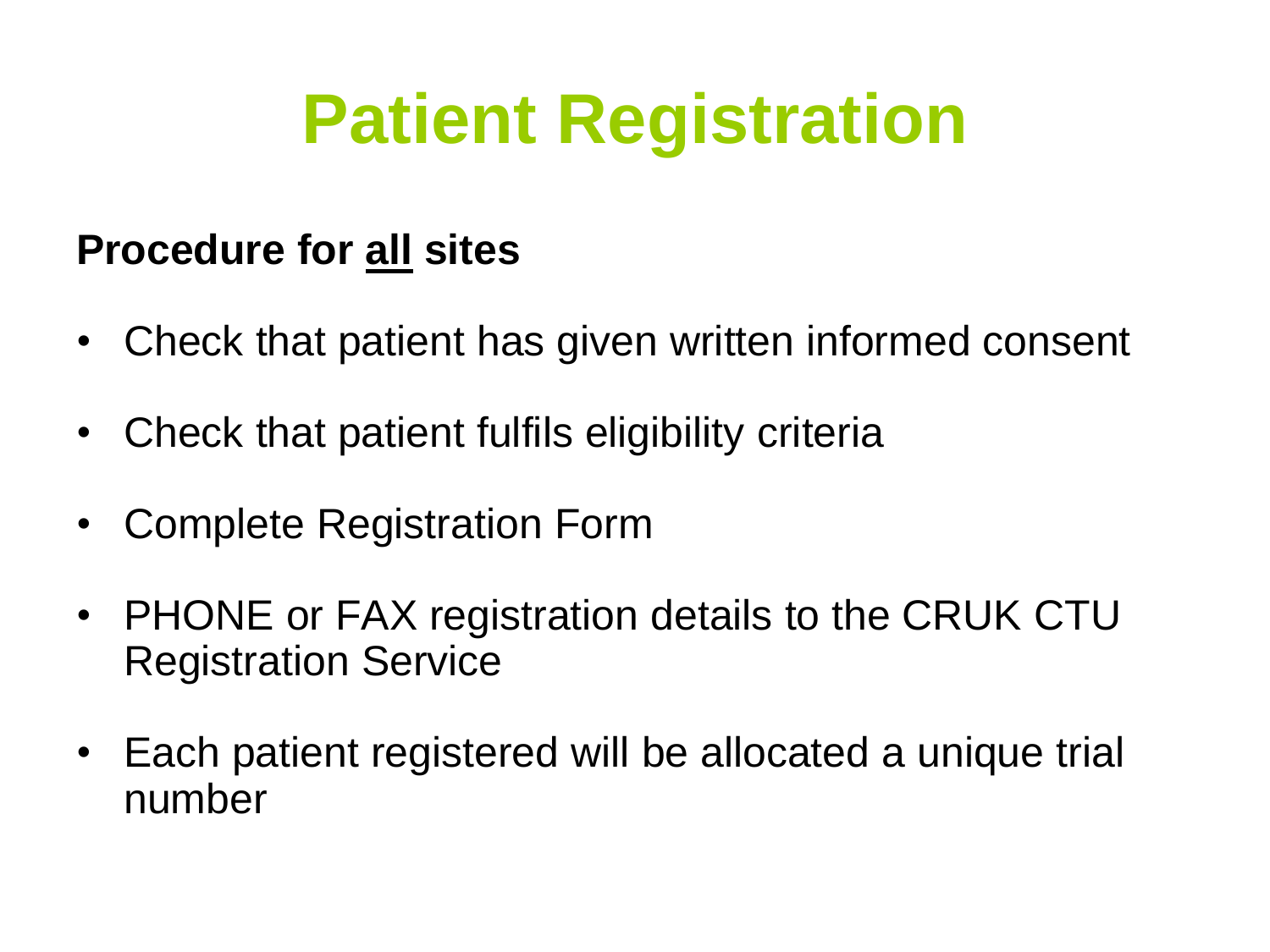## **Registration Service**

CR-UK CTU Glasgow registration service:

Tel: 0141 301 7952 Fax: 0141 301 7228\* 08:30 –17:00 Mon–Thurs, 08.30-16.30 Friday (except public holidays)

**\*Faxes received outside of office hours will be processed the next working day**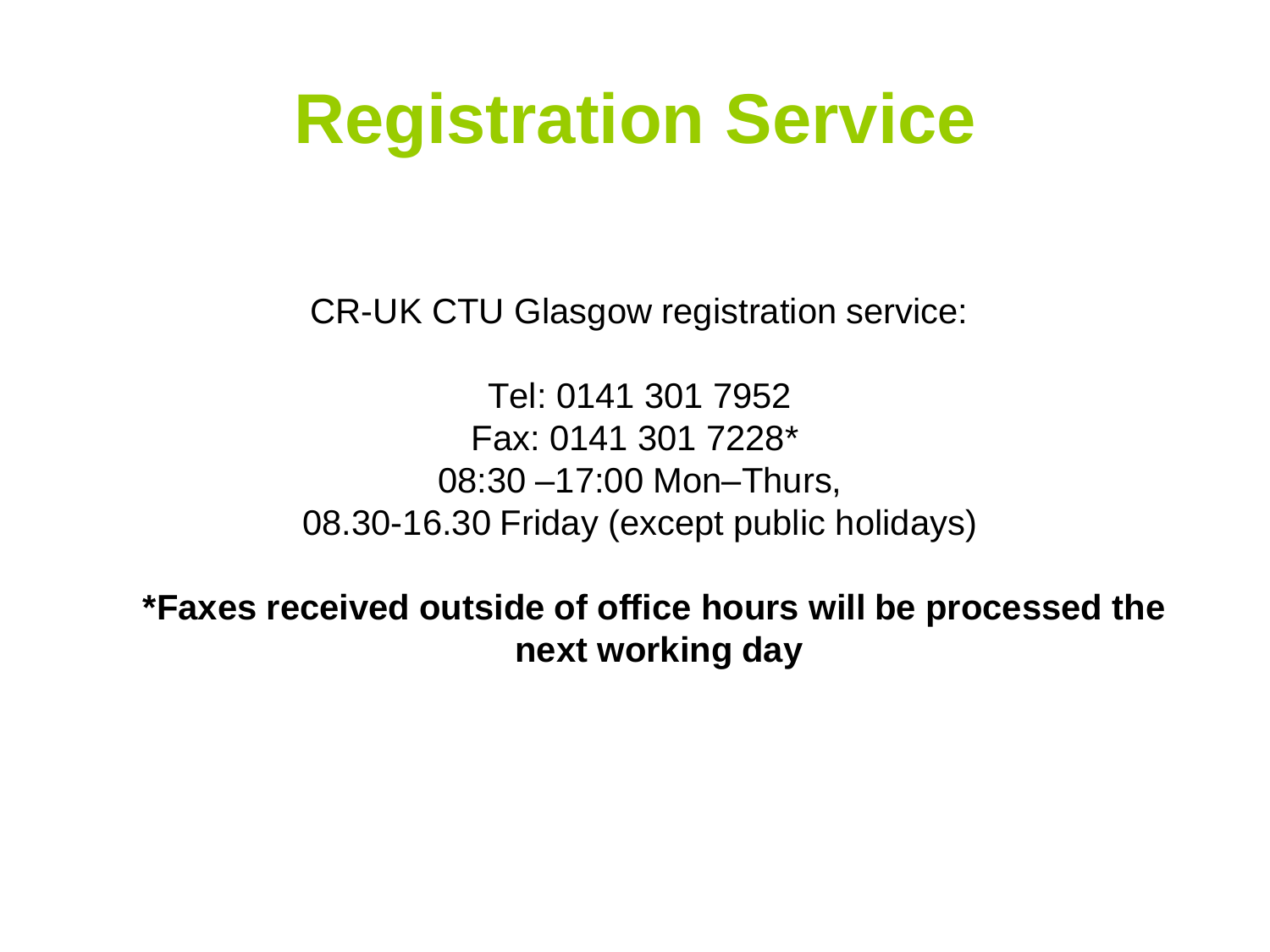### **Site Set-up**

CR-UK CTU Glasgow is responsible for:

- REC Approval
- Overall Sponsor Approval
- Site initiation calls
- Transfer of SSI to site
- Providing all essential documentation to site for local submission
- Investigator Site File

Site Responsibilities (a *pre-activation checklist* is provided to sites):

- Staff Contacts & Responsibilities Sheets
- SSI submission/R&D Approval
- Investigator/site staff CVs and GCP certificates
- Participating Site Agreement
- PIS/Consent/GP letter on local headed paper
- Qualitative research PIS/Consents on local headed paper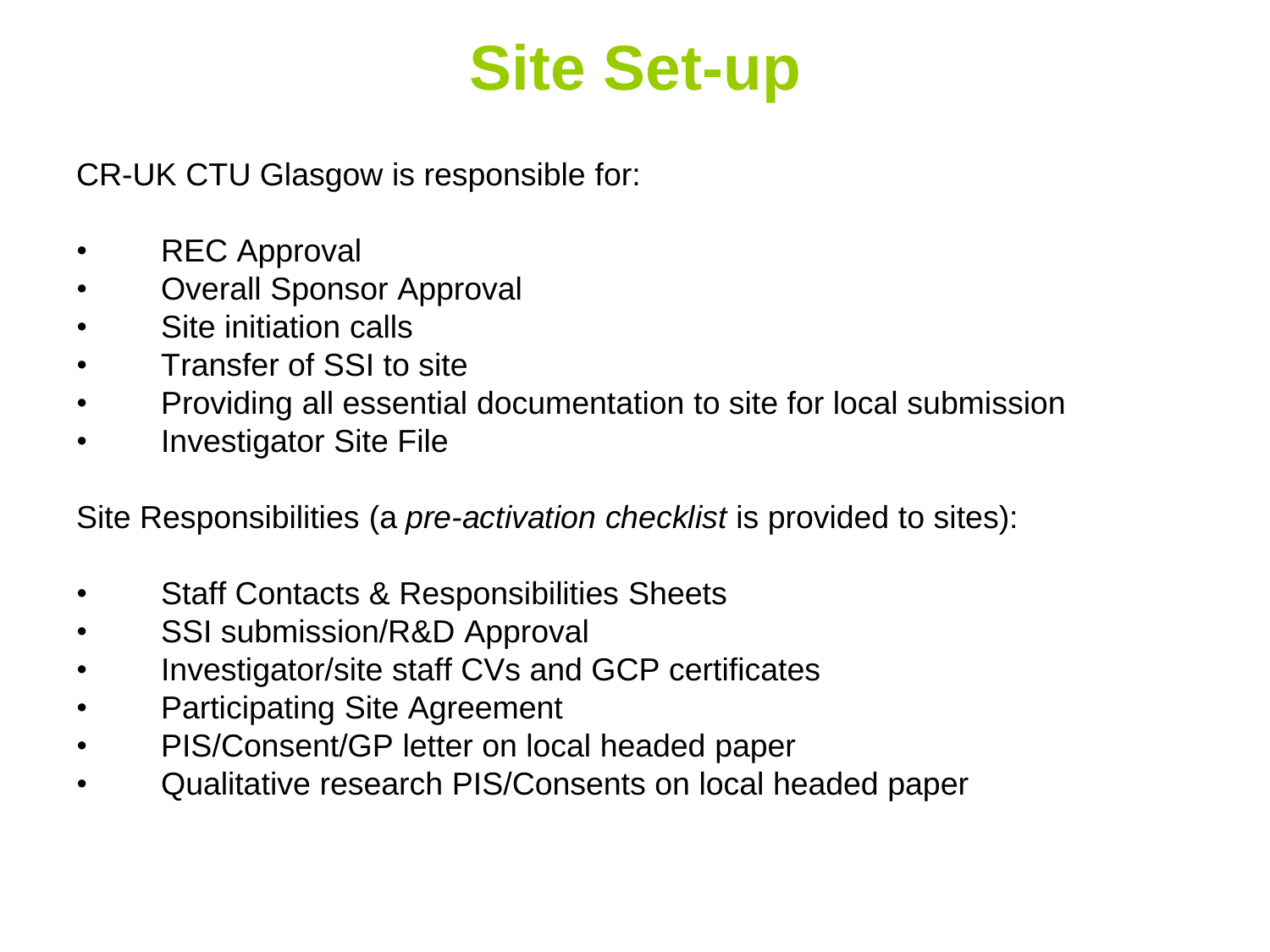### **Role of CAVA Champion**

#### **Recruitment and randomisation**

• Point of contact for referrals to study

#### **Coordination**

• Device insertion appointments within treatment schedules/clinic dates

#### **Liaison**

- Clinical staff referrals
- Vascular Access services
- Nursing staff
- Booking clerks
- Primary care staff

#### **Education and dissemination of information**

- Raise profile of study/update staff as required
- Advice to ward staff on care and maintenance of Port
- Advise DN of Port insertion/Access to training for DN if required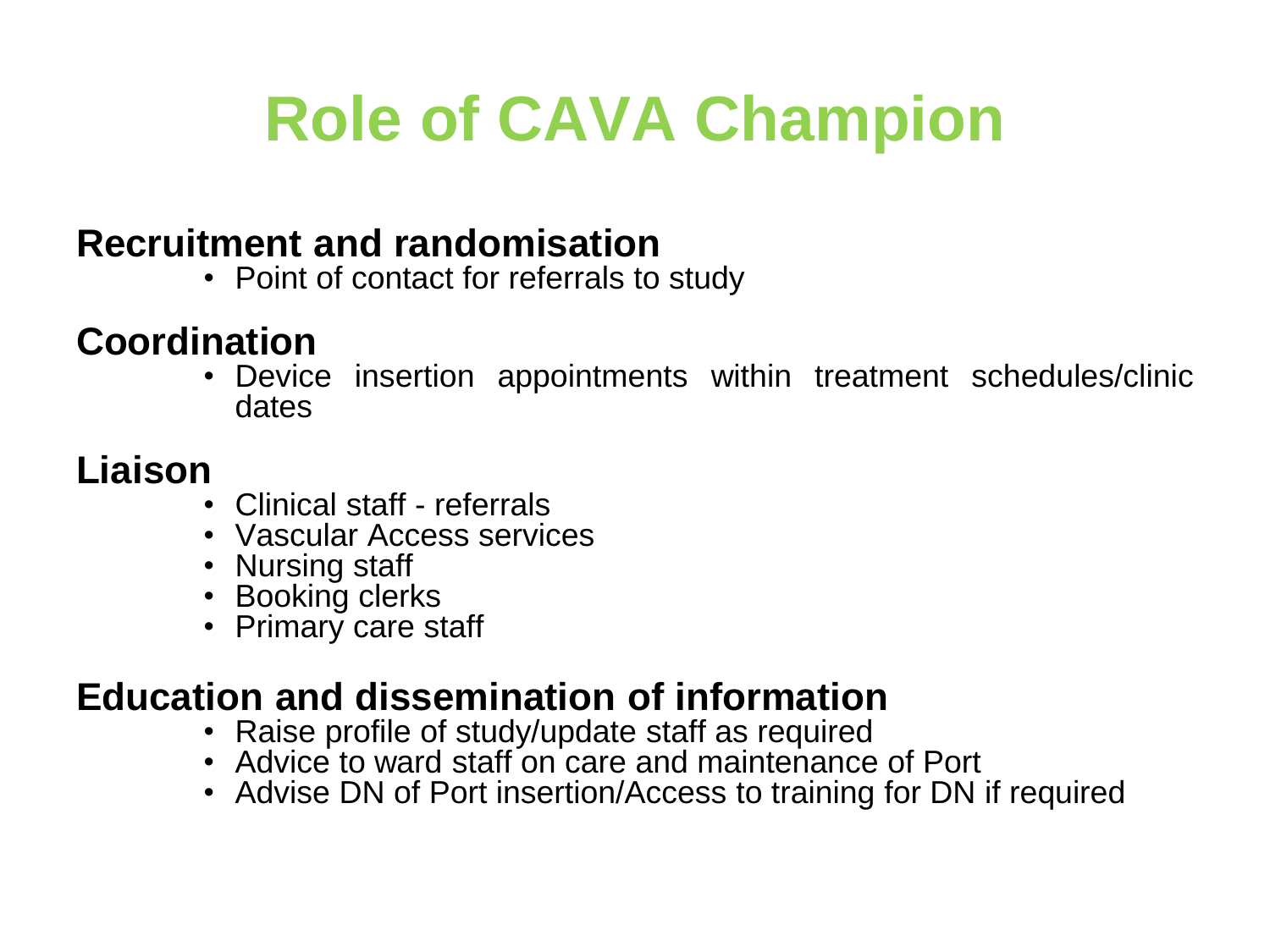### **Presenting equipoise and randomisation\***

**Recruiters can confirm to potential participants;**

- **Patients are eligible for each of the chosen treatment arms**
- **The most effective device is unknown**
- **A trial of the three devices is urgently needed**
- **Randomisation is a plausible way of allocating devices**
- **\* Donovan 2002**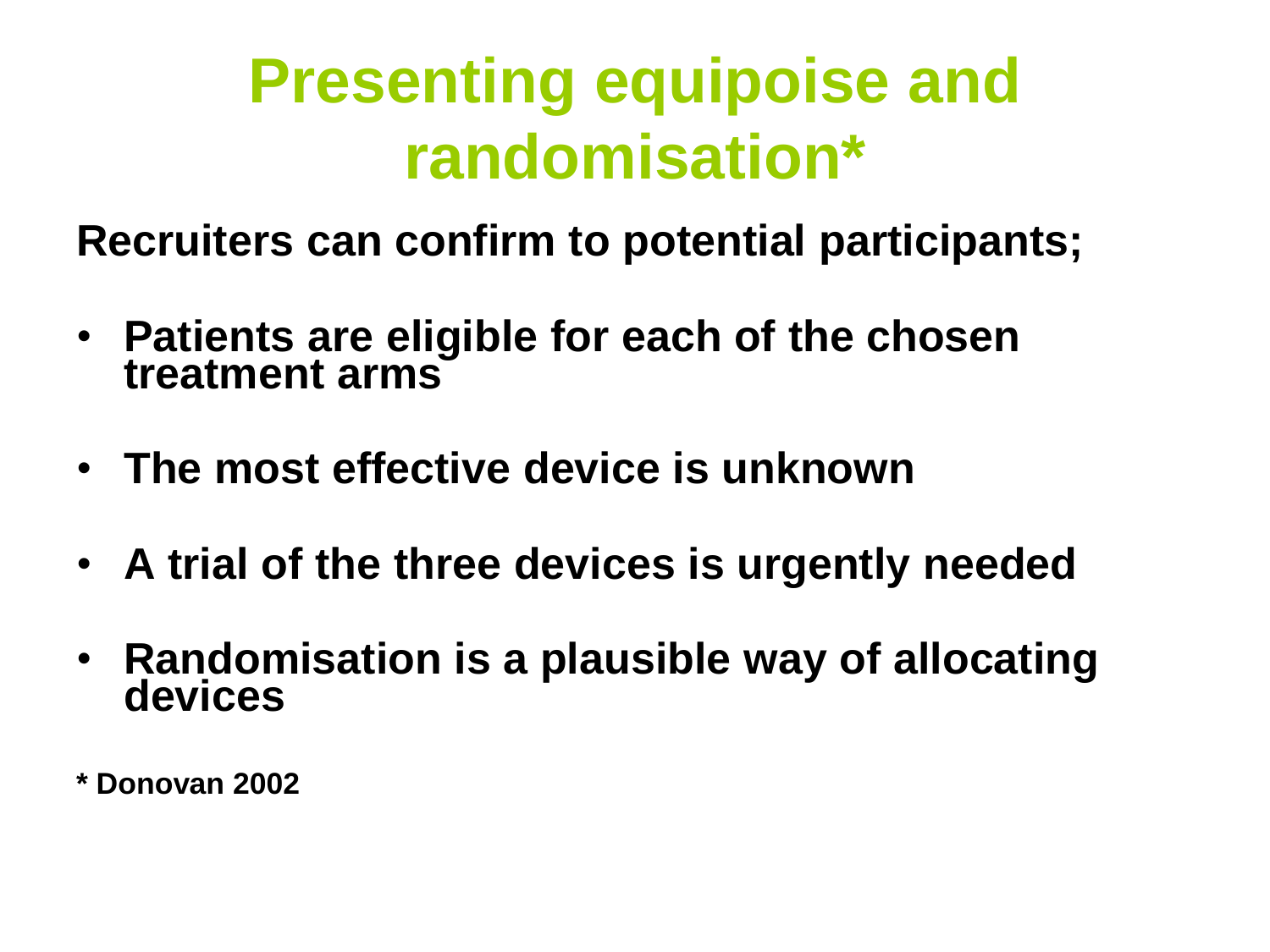## **Case Report Forms (CRFs)**

- Consent Notification Form
- Randomisation Form
- Quality of Life Forms EQ-5D, EORTC- CQ30 and venous access specific questionnaire
- Insertion Form
- Pre-Treatment Form
- Complications Form
- Consent Withdrawal Form

CRF Completion guidelines will be available and will be the first port of call if there are questions regarding CRF completion. Please contact Anna if you have any specific questions.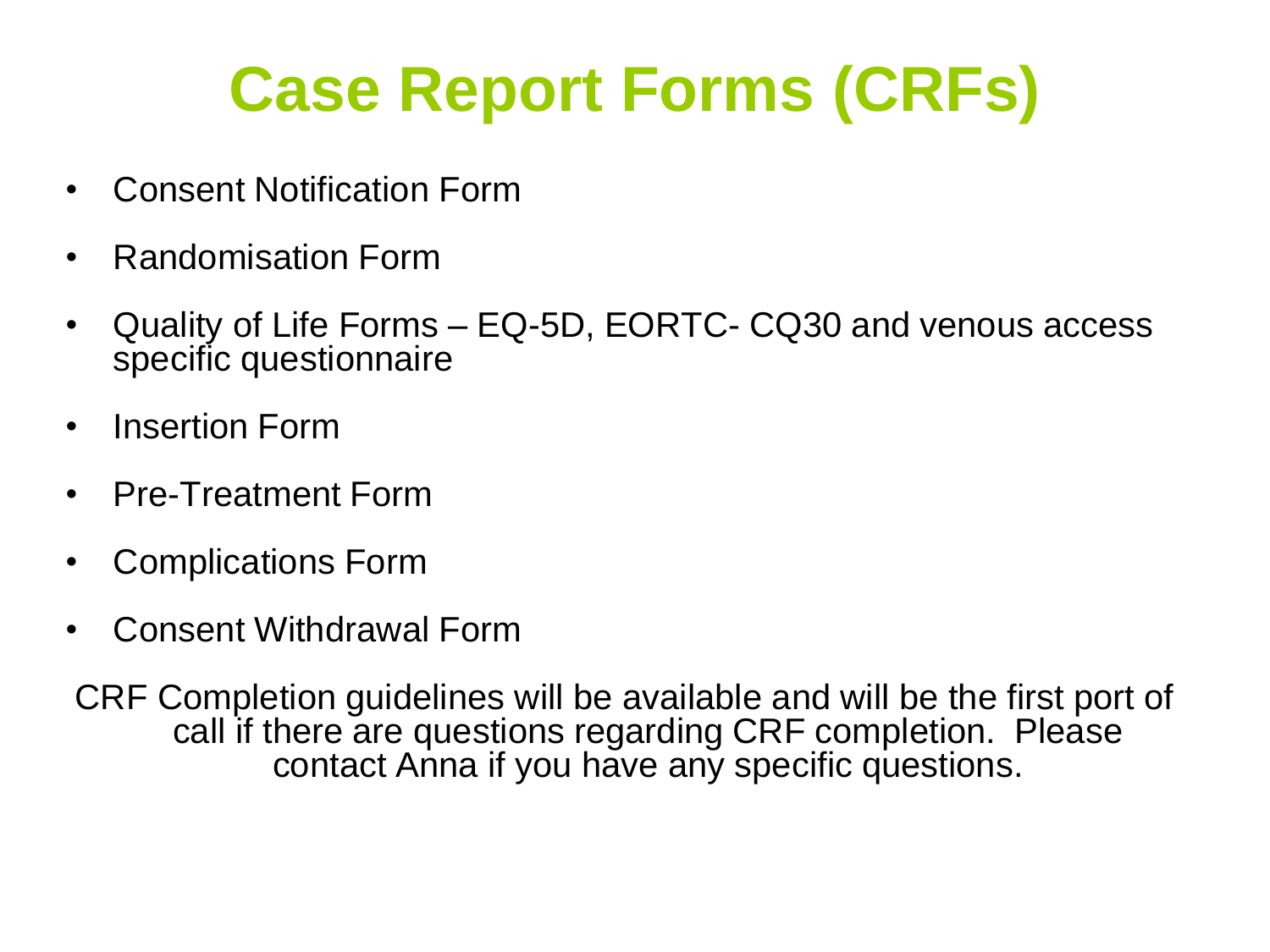### **CRF Completion**

- Black ball-point pen
- Correction fluid etc. must not be used
- Errors crossed out with a single stroke, correction inserted and change initialled and dated
- An explanation can be written next to amendment if necessary
- Date format: DD / MON / YYYY
- Information on CRFs must be verifiable in source documents
- Take photocopy of all completed CRFs
- Original to CRUK CTU Glasgow
- CRF completion guidelines will be supplied please refer to these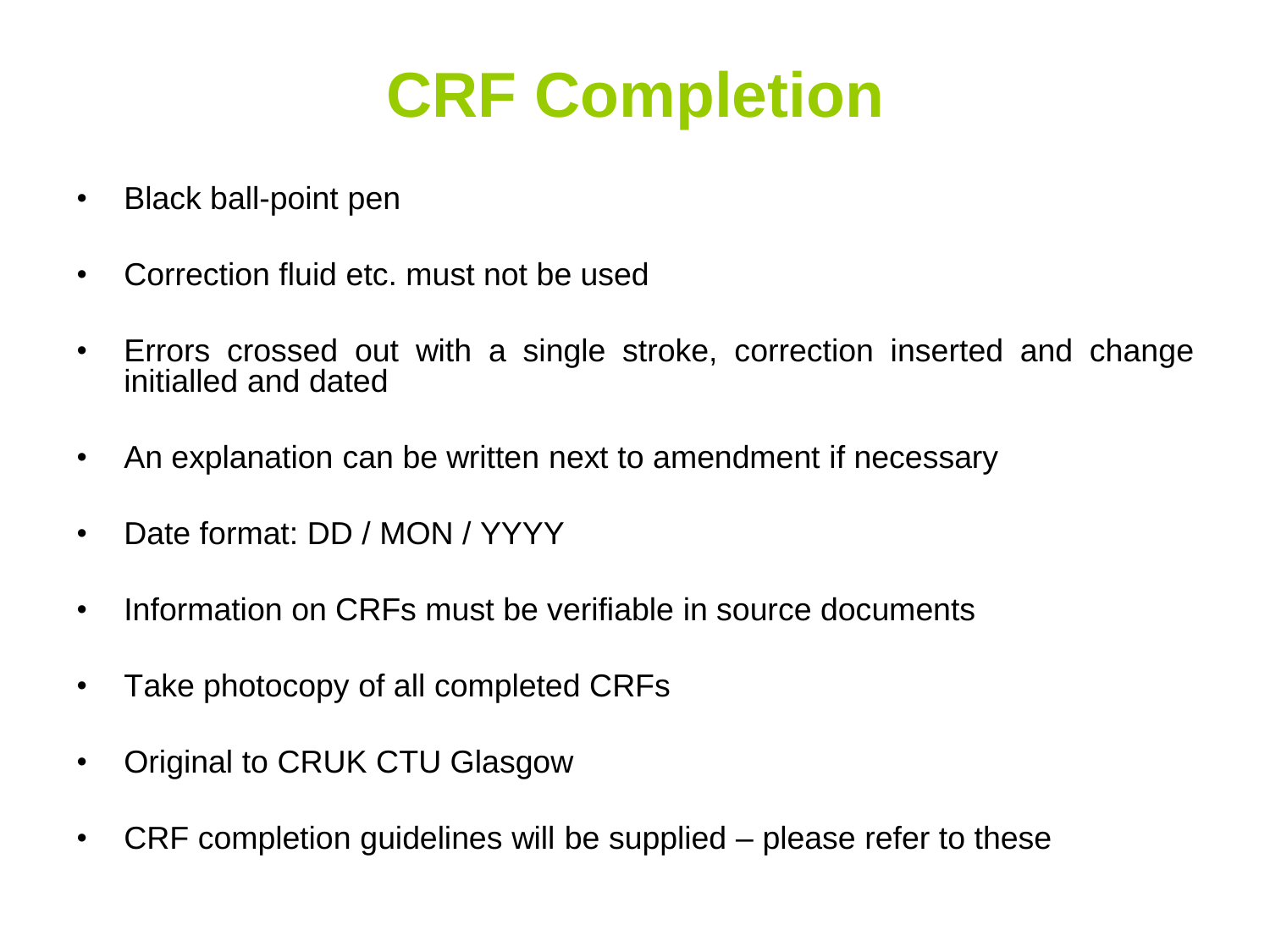### **Consent Withdrawal**

- This is when the patient specifically asks to withdraw their consent at any point in the study
- Ensure that the level of consent withdrawal is clearly documented in the source data
- If this occurs:
	- Document clearly in the patient notes that the patient has withdrawn consent, the level of consent withdrawal and the reason (if the patient has given any)
	- Complete the consent withdrawal notification form
	- Send the consent withdrawal notification form to the CR-UK CTU
	- No further follow-up should be collected on the patient from that point onwards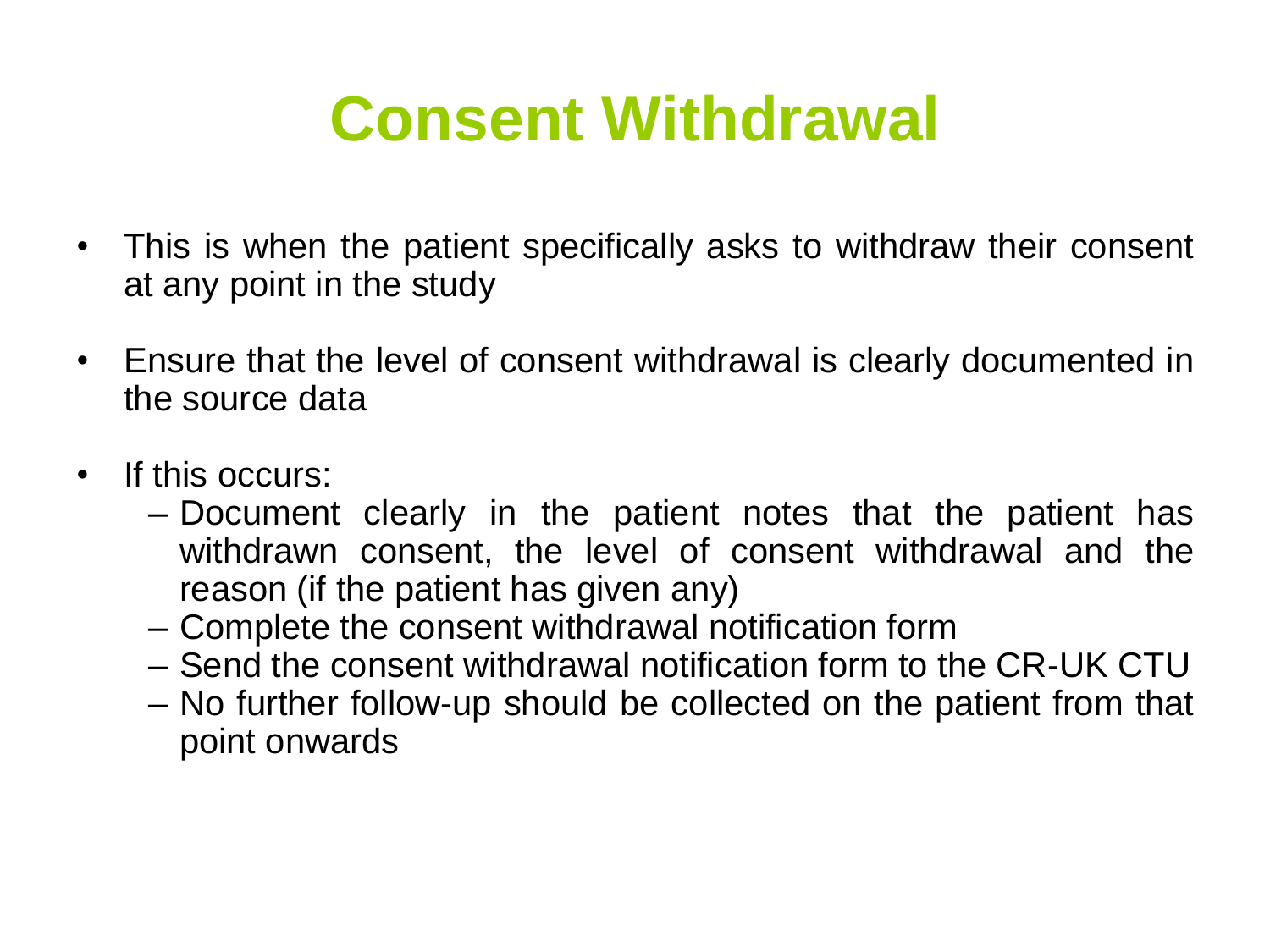### **MONITORING**

#### **Central Monitoring**

Study sites will be monitored centrally by checking incoming forms for compliance with the protocol, data consistency, missing data and timing. Study staff will be in regular contact with site personnel (by phone/fax/email/letter) to check on progress and deal with any queries that they may have.

#### **Remote Telephone Monitoring**

**Monitoring for this study will take the form of a remote telephone monitoring visit. Each site will be monitored annually by telephone during the course of the study**

- The time & date will be agreed with a member of the Site Study Team
- A pro forma covering the questions which will be covered during the telephone monitoring visit will be sent with confirmation of the confirmation of the agreed date
- **Please set aside 50 to 70 minutes for this call.**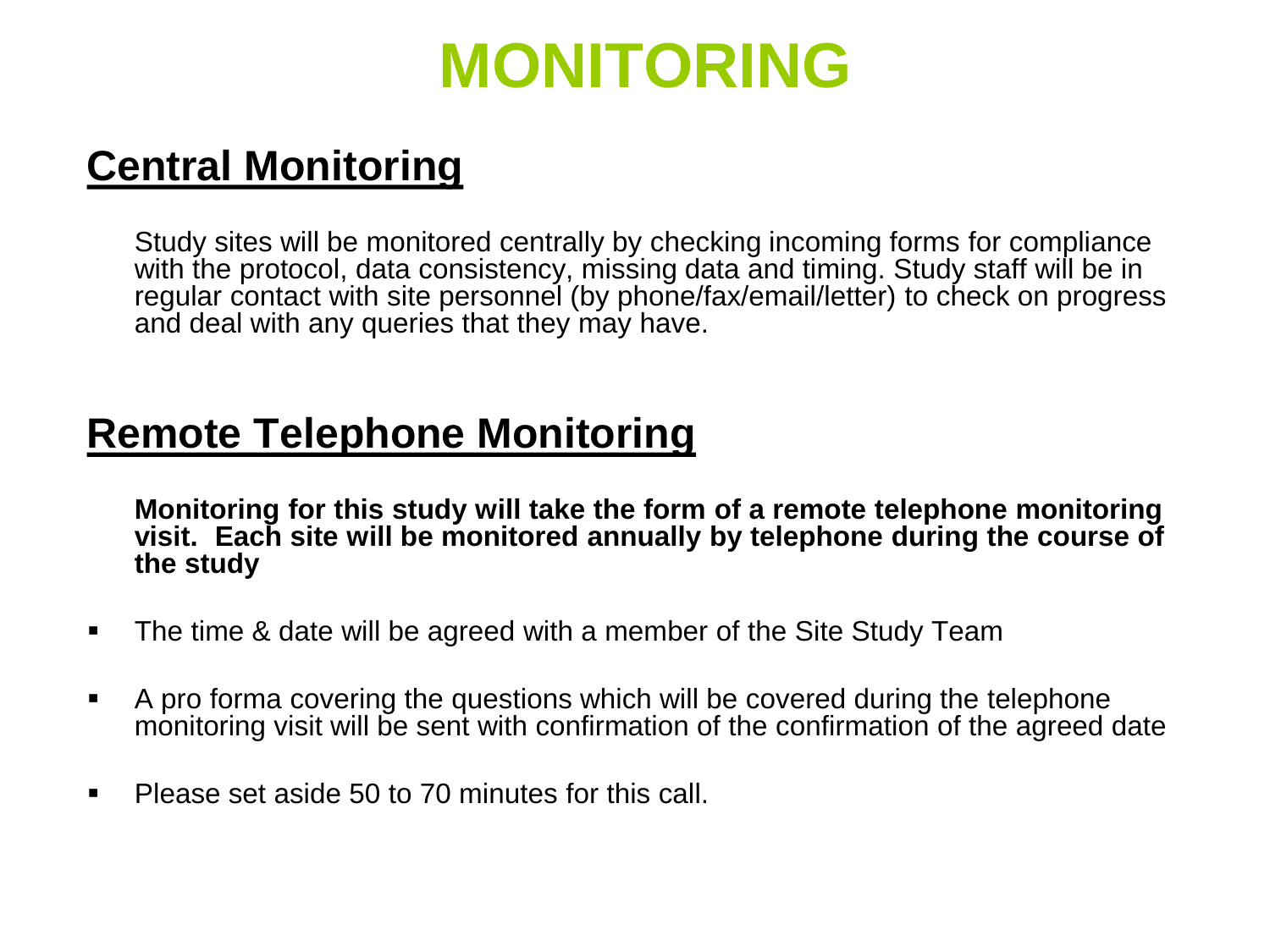### **Quality Assurance**

- Trial Investigators and Site Staff must ensure that the trial is conducted in compliance with the protocol, Research Governance Framework 2006 (as amended) and the principles of Good Clinical Practice (GCP) and the applicable regulatory requirements.
- Telephone monitoring will be performed by the Sponsor. Central monitoring of trial data will also be performed by the Study Statistician and the Clinical Trial Co-ordinator. The Sponsor reserves the right to conduct for-cause monitoring visits or audits in the event of non-compliance with the trial protocol.
- The CTU will control data consistency and data quality by entering trial data onto the CTU trial database. Computerised and manual consistency checks will be performed and queries issued in cases of inconsistency or missing information. A full audit trail of any changes to the database will be maintained.
- The Trial Management Group will ensure the study is being managed according to protocol, Research Governance Framework 2006 (as amended) and the principles of Good Clinical Practice (GCP) and the applicable regulatory requirements.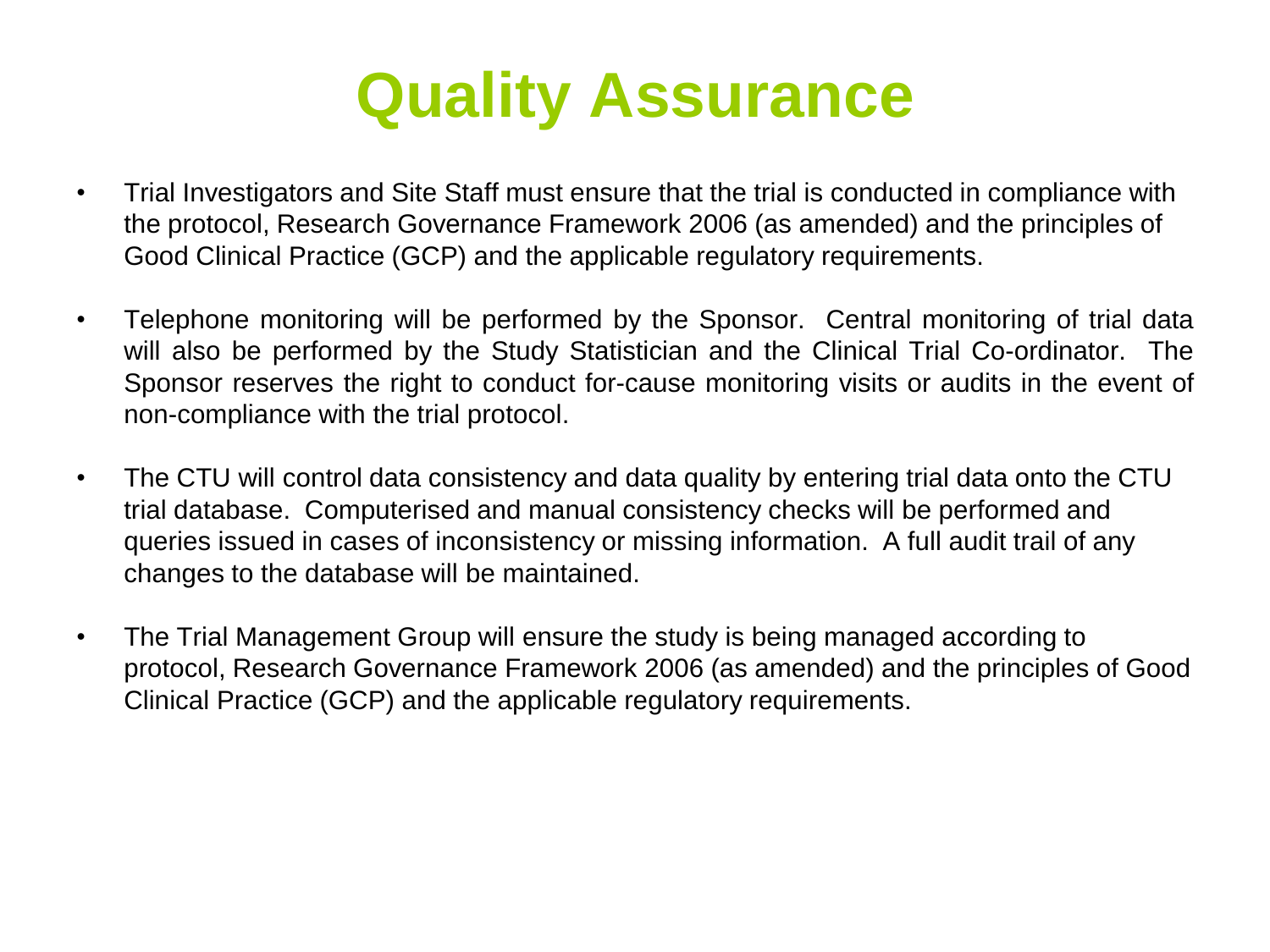### **Ethical and Regulatory Standards**

- This study conducted in adherence to Research Governance Framework 2006 (as amended) and the principles of GCP
- This study is carried out in accordance with the World Medical Association Declaration of Helsinki 2008